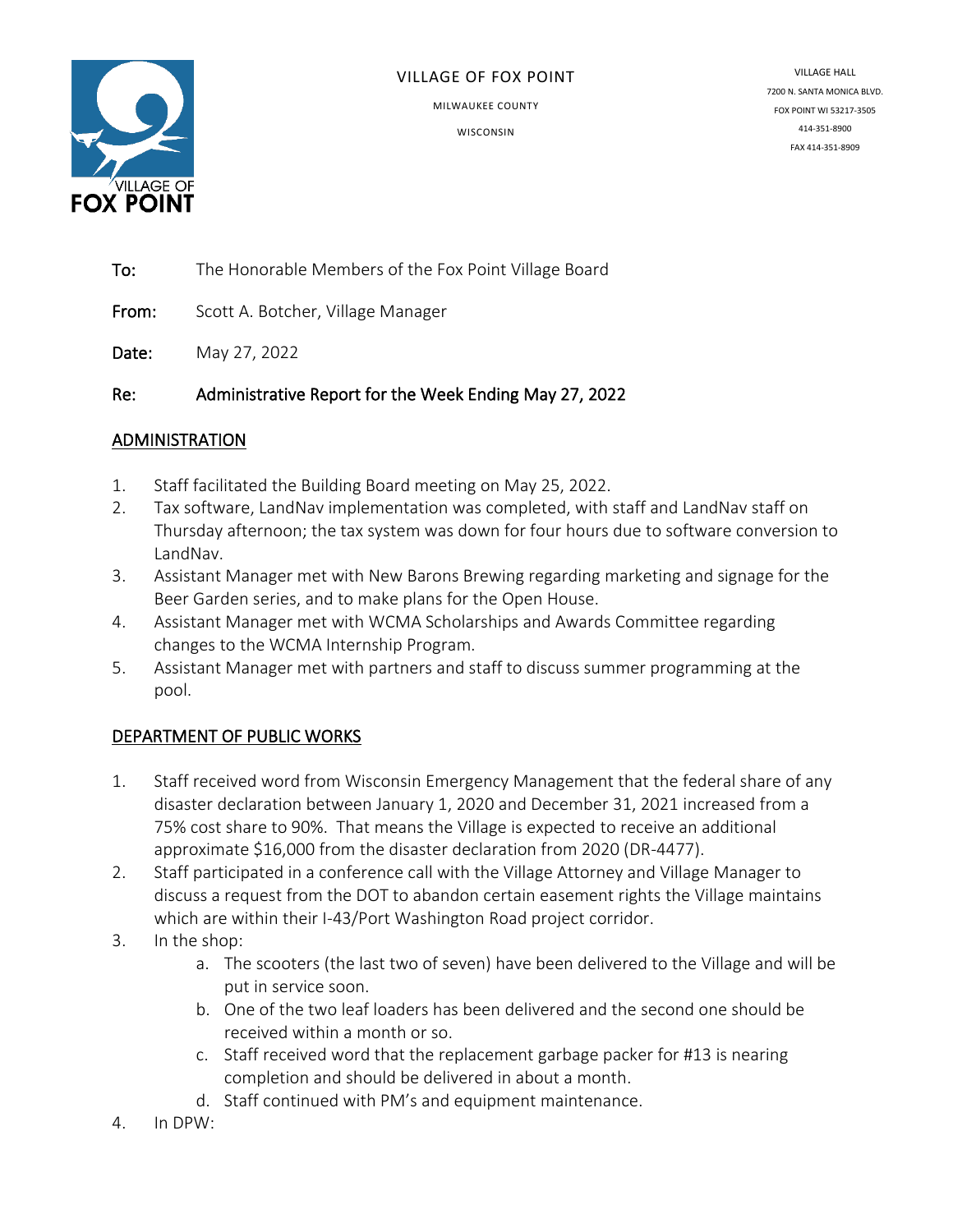- a. Staff has been busy with yard waste, mowing, tree pruning and garbage collection.
- b. Staff also assisted Waste Management with route collections all day Monday as they were experiencing a worker shortage and unable to perform the work. Staff has reached out to Waste Management with concerns about their ability to perform the contract and may begin evaluating other options.
- c. Staff also coordinated the street sweeping of the Village DPW yard and parking lot as well as Beach Drive.
- d. Staff was busy with restoration work from water main breaks and past projects that may not have grown well.
- 5. In Water Utility:
	- a. Staff responded to two potential water main breaks in the Village both were later determined to be the laterals on private property (Juniper Lane and Goodrich Lane).
	- b. Began hydrant flushing on the west side of the Village.
	- c. Repaired a hydrant on Crossway.
	- d. Reviewed the DOT plans for any potential water main conflicts.
- 6. Staff attended a FEMA workshop on updated coastal floodplain maps.

# POLICE DEPARTMENT

- 1. Officers completed training on responding to train emergencies, derailments and hazardous materials. The training was conducted by Union Pacific Railroad personnel and attended by personnel from other police agencies, as well as North Shore Fire Rescue personnel.
- 2. Officers responded to a report of retail theft at Best Buy that had occurred the previous day. The officer received video surveillance of a subject leaving the store with merchandise that was not paid for and entering a waiting car. The investigation remains open in an attempt to identify the vehicle or subject.
- 3. Officers responded to assist a resident who was the victim of identity theft after an unknown subject opened an account at Verizon without consent.
- 4. Officers responded to a report of a subject entering Walgreen's who subsequently filled a basket with merchandise and subsequently walked out of the store without payment. This theft was reported to the officer while they were investigating a separate, unrelated incident.
- 5. Officers responded to a hit and run property damage accident after a vehicle struck a retaining wall at Riverpoint Shopping Center. The vehicle sustained significant damage and the driver left the scene after the accident. The officer located the vehicle while on patrol and determined the driver had abandoned the car after the crash. The driver was issued multiple citations related to the crash.
- 6. Officers assisted the staff of the Milwaukee Jewish Day School with a pre-planned evacuation drill. The Department works with all of the local schools to train and conduct safety drills during the school year, as well as training with academic staff on responding to emergencies on campus.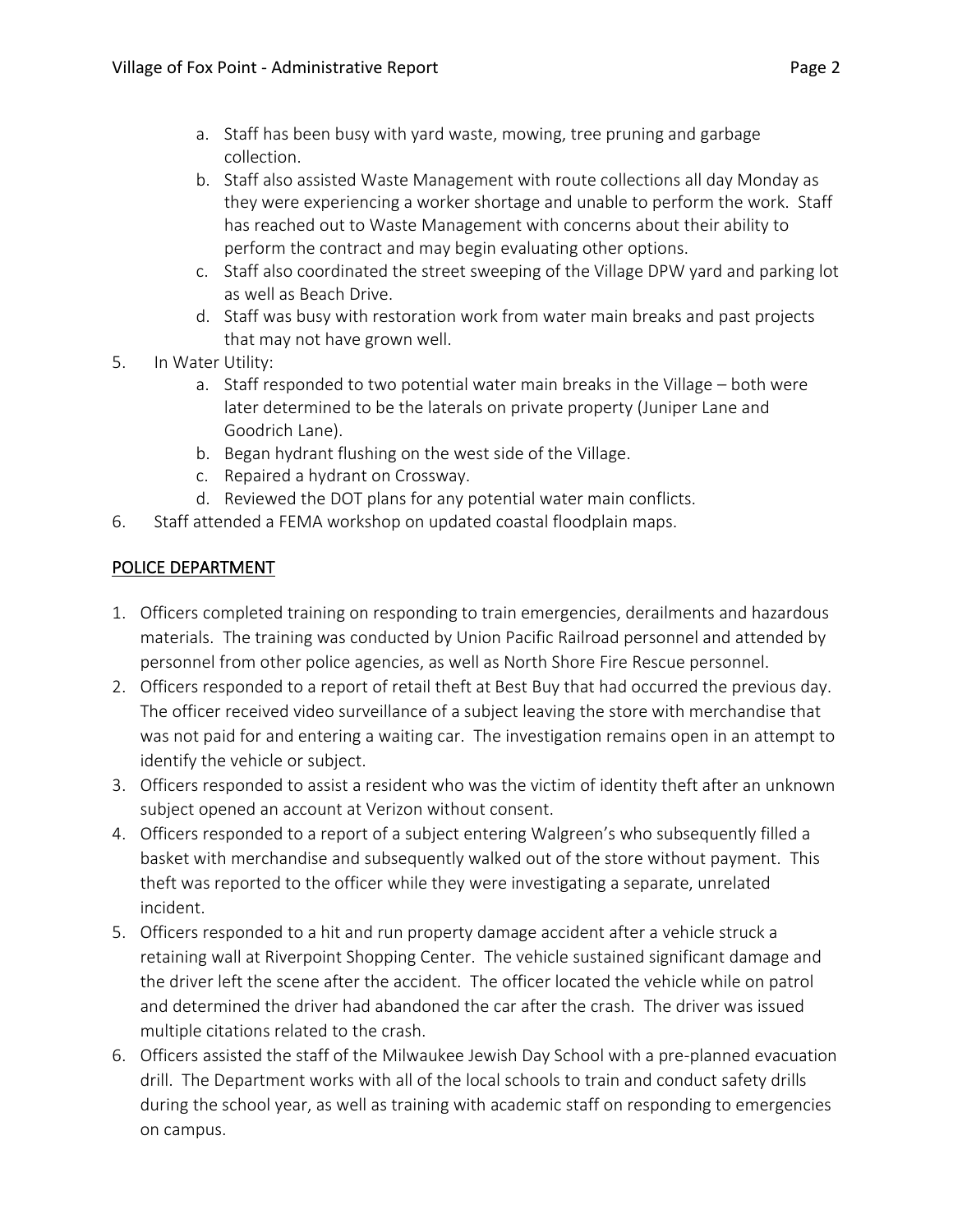- 7. Officers responded to assist Bayside police after a family reported an adult child with mental health issues was missing from the residence. The subject was located and returned home.
- 8. Officers responded to a report of a fight at the McDonald's restaurant. Initial reports indicated that 15-20 people were engaged in a fight and one person threatened to use violence. Officers arrived and determined that a verbal argument had occurred between employees and a customer. No physical altercation occurred and most involved parties left prior to police arrival.
- 9. The Police Department welcomed a summer intern, Taylor Field, who will be assisting with police operations, administration, and patrol services. Mr. Field will be starting the police academy in August.

# NORTH SHORE FIRE DEPARTMENT

- Monthly Administrative Staff Meeting was held on Tuesday of this week. Topics discussed included:
- The Finance Director reviewed a draft of the 2023-2026 Capital Improvement Plan that will be presented to the Board of Directors as part of the 2023 Budget Process.
- Transition of Operative IQ User Interface
- Update on status of candidates in Joint Fire Training Academy. Nine candidates have three weeks remaining. One candidate is currently injured and on light duty.
- Update on status of transition of Fire and EMS Lieutenant positions to a single position of Lieutenant. Staff continues to work with the Firefighters Union on this transition.
- EMD implementation still on target for September 1, 2022. BC Tyk is currently certifying all BCC Telecommunicators in CPR.
- Discussion on 2022 Strategic Goal of evaluating using an engine as a primary fire suppression resource at Station 83 as opposed to a Quint/Truck. No final decision has been made yet.
- All three operational shifts attended training on railroad operations and hazardous materials safety put on by CN Railways. Thanks to Fox Point PD for hosting.
- Chief Whitaker and Finance Director Harrigan presented at the "Inspiring Local Government Careers" Event on Thursday afternoon. The program is designed for high school students to learn more about careers in local government.

# NORTH SHORE HEALTH DEPARTMENT

# IMMUNIZATIONS (appointment required):

We provide vaccinations for individuals who are underinsured or uninsured, including infant and child routine immunizations and those required for school.

Please call 414-371-2980 to find out what vaccines we have available and to make an appointment: